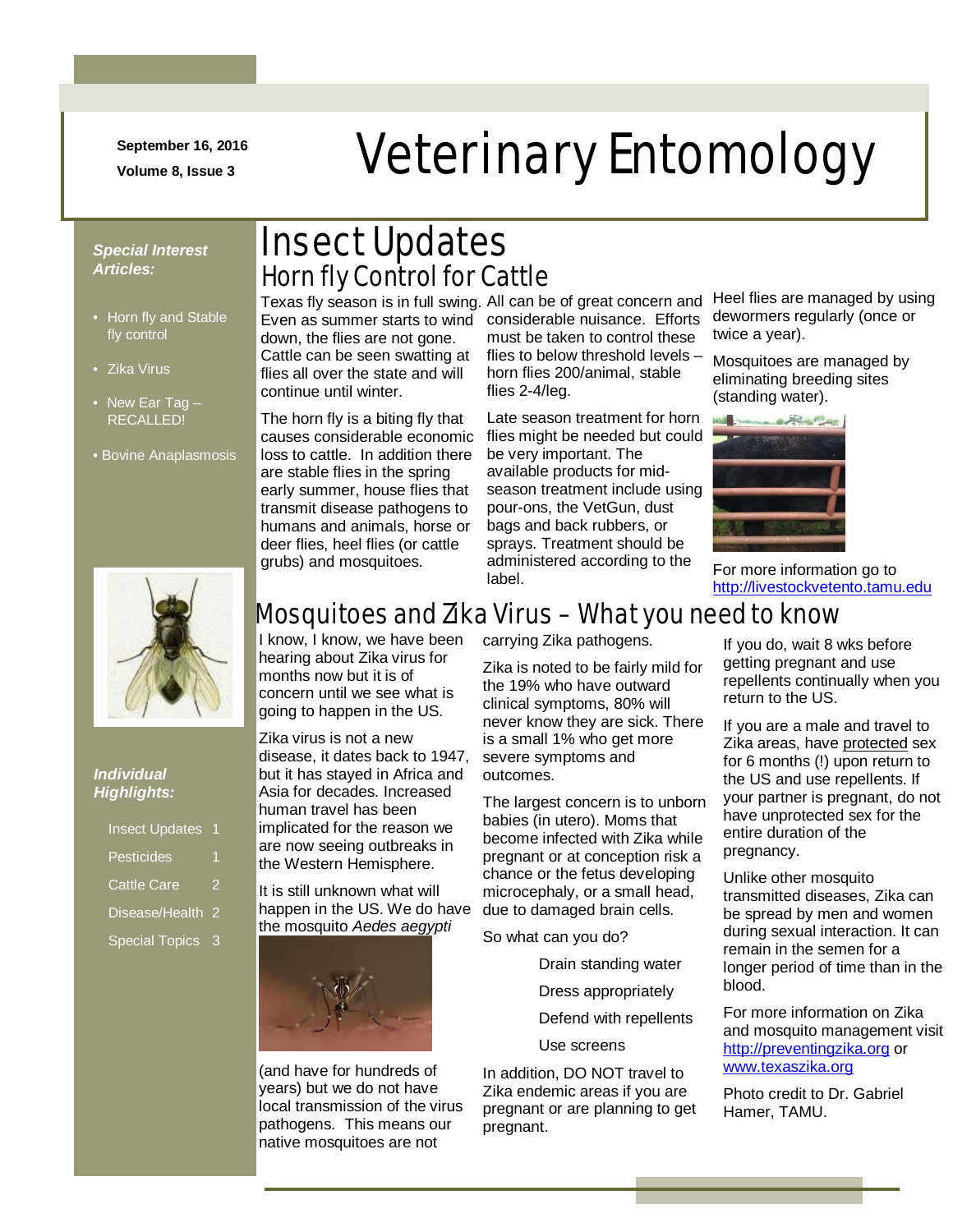

*"At high enough levels of nitrite, the oxygen carrying capacity of the red blood cells is reduced to the point that the animal will asphyxiate."* 

## Bayer's new insecticide ear tag – Tolfenpro RECALLED **Pesticides**

The newly develop Bayer insecticide ear tag Tolfenpro has been voluntarily removed from the by the company.

On Bayer's recall notice, they

suggest that many cattle that were using the Tolfenpro tags last year began to develop eye irritation.

I have heard that this irritation might be more extensive then is being discussed.

I will not make any speculation but if you used Tolfenpro ear tags last year and had any issues with the tag, please visit Bayer's website.

### Cattle Care Feeding drought-stressed crops to cattle

When drought conditions occur, farmers do what they can to salvage some value but it is important to consider the potential for nitrate toxicity.

All plants contain nitrates, but when plant growth is slowed because of drought or hail,

nitrates have a potential to accumulate to high levels to cause losses, especially if high rates of nitrogen fertilizer have be applied.

If there is too high of intake of nitrates, toxic levels are absorbed proper management decisions. into the bloodstream. At high

levels of nitrite, oxygen carrying capacity of the red blood cells is reduced.

These plants can still be fed to animals but the nitrate level needs to be known to make

### Minimize heat stress when working cattle

Although most do not work cattle in the summer heat, sometimes it is necessary. Heat and humidity are two deadly environmental conditions that producers need to be aware of.

Some summer handling tips:

- Only handle cattle in early mornings

Cattle core temps peak 2 hrs after the environmental temp hits a daily high

- Make it short

Don't move cattle great distances

# Fighting Pink Eye in Cattle Human & Animal Disease & Health

Pink eye can still be a concern even as the summer starts to wind down. Weaned calves can potentially lose up to 10% of their body weight as a result of pink eye.

In addition, the disease could lead to blindness and possibly even death due to starvation, thirst, and accidents due to loss of sight.

Pink eye is caused by several factors; the main cause is the bacteria, *Moraxella bovis*. An infected animal can have many subtypes of the bacteria making it difficult to treat.

Other factors can include UV light, tall foliage such as grass or weeds and dust which acts as a direct irritant.

Pink eye can be spread by flies feeding on the eye secretions and from the flies flying directly into the eyes. The feeding flies can pick up the bacteria and take it over to another animal and infect other animals.

Visible symptoms of pink eye occurring are discomfort, tears, straining to pen the eye, and possibly the eye staying shut.

One guaranteed sign is increased tearing and this is especially visible in light colored cattle.

Progressive pink eye develops an ulcer typically in the center of the eye and these can either heal or it builds up pressure on the inside of the eye form inflammation.

- Work cattle in smaller groups Avoid overcrowding holding pens, alleys

and working facilities

- Update facilities

Shade and sprinkling systems installed in feedyards can greatly reduce the impacts of heat stress

The biggest treatment option recommended is to work with a veterinarian and treating with antibiotics.

In addition a patch can be glued over the infected eye to minimize solar radiation exposure and other irritants to the eye. Also prevents flies from getting into the infected secretions.

There are several options for vaccines to control pinkeye. Sometimes vaccines are given too close to when the animal becomes infected. It takes two doses and several weeks to build immunity.

Proper nutrition can assist in preventing pinkeye.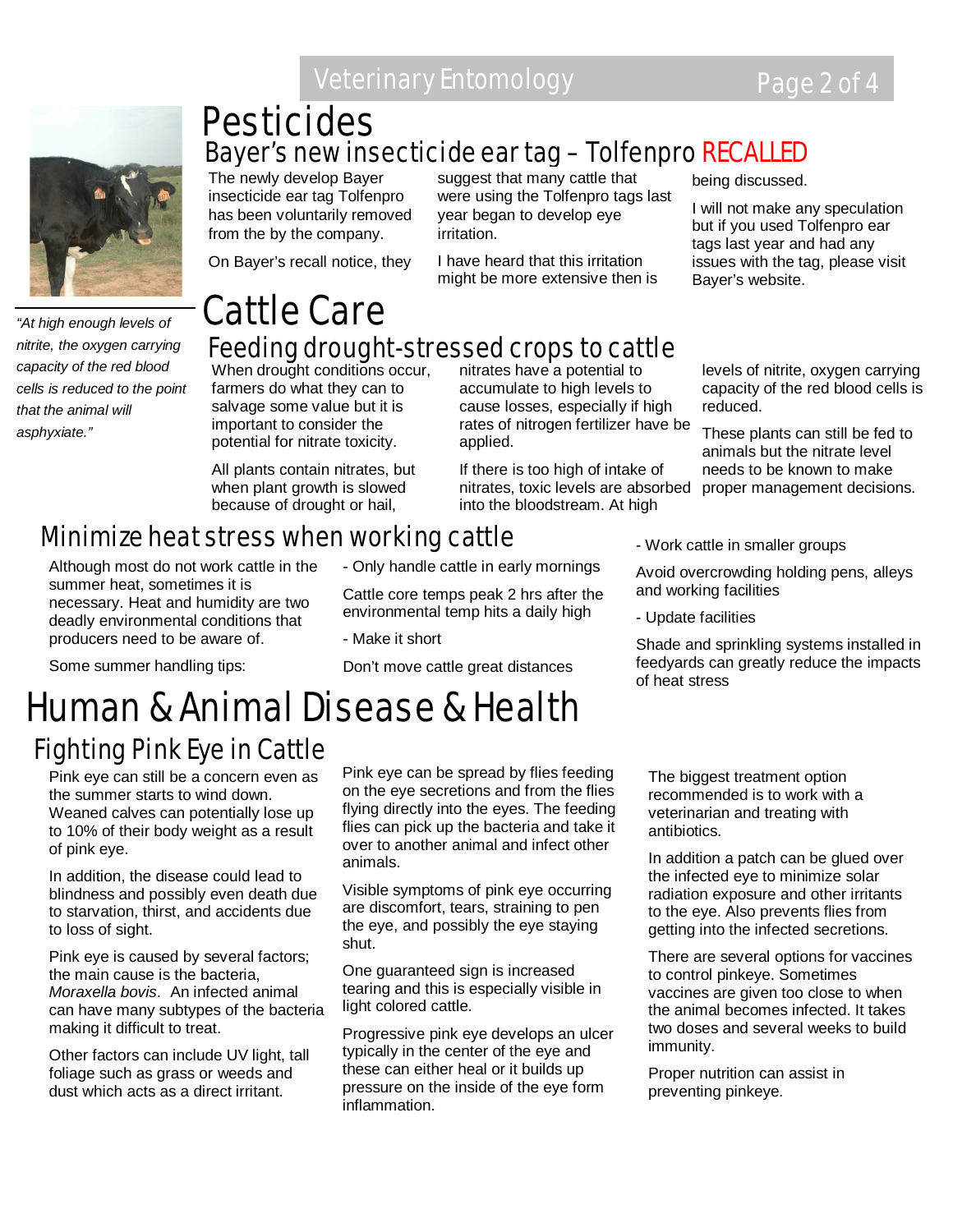### TAHC Passes Rules at Commission meeting in 2016

New rules for 2016 from the Texas Animal Health Commission:

#### **Chapter 33, Fees, Repeal Lab & Herd Status/Certification Fees**

TAHC was not renewed the authority to collect Laboratory fees (Rule 33.4) and Herd Status/Certification fees (Rule 33.5), therefore they must discontinue setting and collecting certain fees as of Sept 1.

### **Chapter 49, Equine, EIA Testing**

This new section was added to require that a person or laboratory who performs an official Equine Infectious Anemia (EIA) test in the State of Texas must meet and be in compliance with the requirements found in Title 9, CFR 75.4, "Approval of Laboratories, and Diagnostic or Research Facilities."

#### **Chapter 41, Fever Ticks, Fever Tick Vaccine**

The amendment to this Chapter was proposed in February to add the fever tick vaccine requirements for beef cattle in quarantine area and will clarify the different requirements for dipping, treatment, and vaccination. This was passed see more below about the vaccine.

### New website to highlight ag's preparation for 2017 antibiotics rules

Livestock groups have begun educating producers and consumers on the impending veterinary feed directive changes coming in January 2017.

The Animal Health Institute, National Pork Producers Council, National Cattlemen's Beef Association and the

### ] Watch for Anaplasmosis

Anaplasmosis has historically been most prevalent in the South, but recently when Kansas State University Extension planned a one-day seminar on the cattle disease, registration quickly filled and exceeded seating capacity. Anaplasmosis is being found more often in the Midwest and Plains states in that past few years.

Anaplasmosis, a tick-borne disease associated with the bacteria *Anaplasma marginale*, can spread by some biting insects such as flies and mechanically through the use of syringes, blood transfer.

Animal Agriculture Alliance launched a new website: [www.togetherABX.com.](http://www.togetherabx.com/)

The website was set up to provide information about the Food and Drug Administration's new policy changes for antibiotics used to keep food animals healthy.

In the past, the disease has been more prevalent in the Gulf Coast region and other wet, tick-friendly environments. More recently it has appeared and is causing economic losses in beef and dairy herds around the country include the Midwest and arid West.

Clinical signs, in adult cattle older than 2 yrs, tends to appear within 6 to 70 days following infection, with an average of 28 days.

Clinical signs include:

"Farmers, veterinarians and the companies that make medicines for animals have collaborated with the FDA to implement guidelines that maximize animal health and wellbeing, while providing consumers with the safest food possible," said Alexander Mathews, President and CEO of the Animal Health Institute.

- Adult cows or bulls found dead in the pasture
- Lethargy
- Difficulty breathing (especially when moved)
- Aggressive behavior
- **Abortion**
- Icterus or jaundice
- Fever
- Weight loss
- **Constipation**

# Special Topics of Interest

### **Bayer Buys Monsanto benefit from a broad set of solutions**

Just announced on Sep 14, Bayer and Monsanto have signed "a definitive merger agreement" selling Monsanto to the German-based company for \$66 billion, or \$128 per share.

If and when approved by anti-trust regulators, the deal would create the world's biggest supplier of crop protection products and seed, dominating more than 30% of the market.

"We are pleased to announce the

combination of our two great organizations," Bayer CEO Werner Baumann said in the prepared release. "This represents a major step forward for our Crop Science business and reinforces Bayer's leadership position as a global innovation driven Life Science company with leadership positions in its core segments, delivering substantial value to shareholders, our customers, employees and society at large."

According to Baumann, "growers will

to meet their current and future needs, included enhanced solutions in seeds and traits, digital agriculture, and crop protection."

But there is concern from farmers, the National Farmers Union are the first to speak on this. They express concern that family farmers, ranchers and consumers are the ones that lose out by crippling competition, thus increasing prices and reducing innovation.